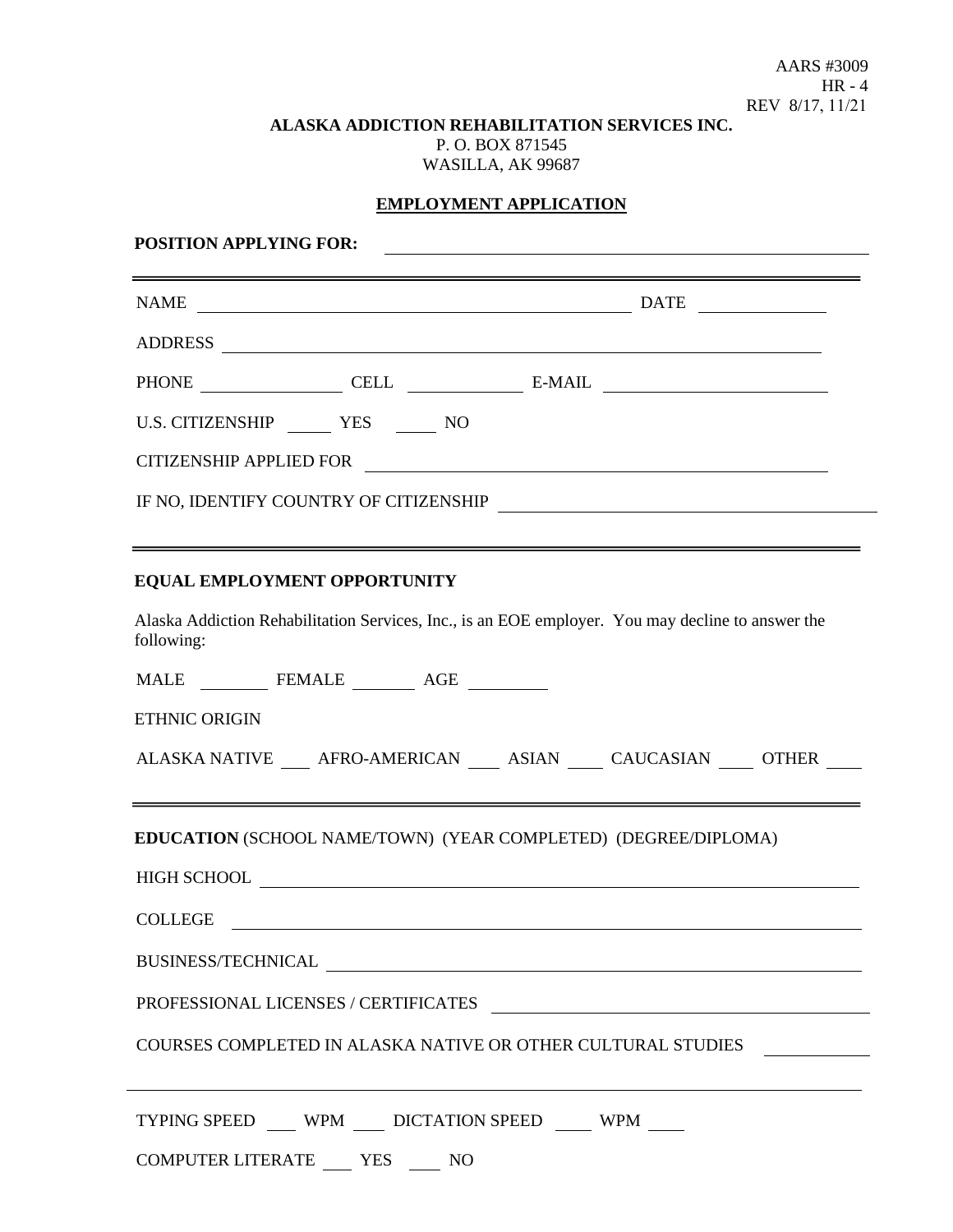## LIST SOFTWARE APPS THAT YOU ARE PROFICIENT USING

TYPES OF ELECTRONIC/MECHANICAL EQUIPMENT QUALIFIED TO

(A) OPERATE

(B) REPAIR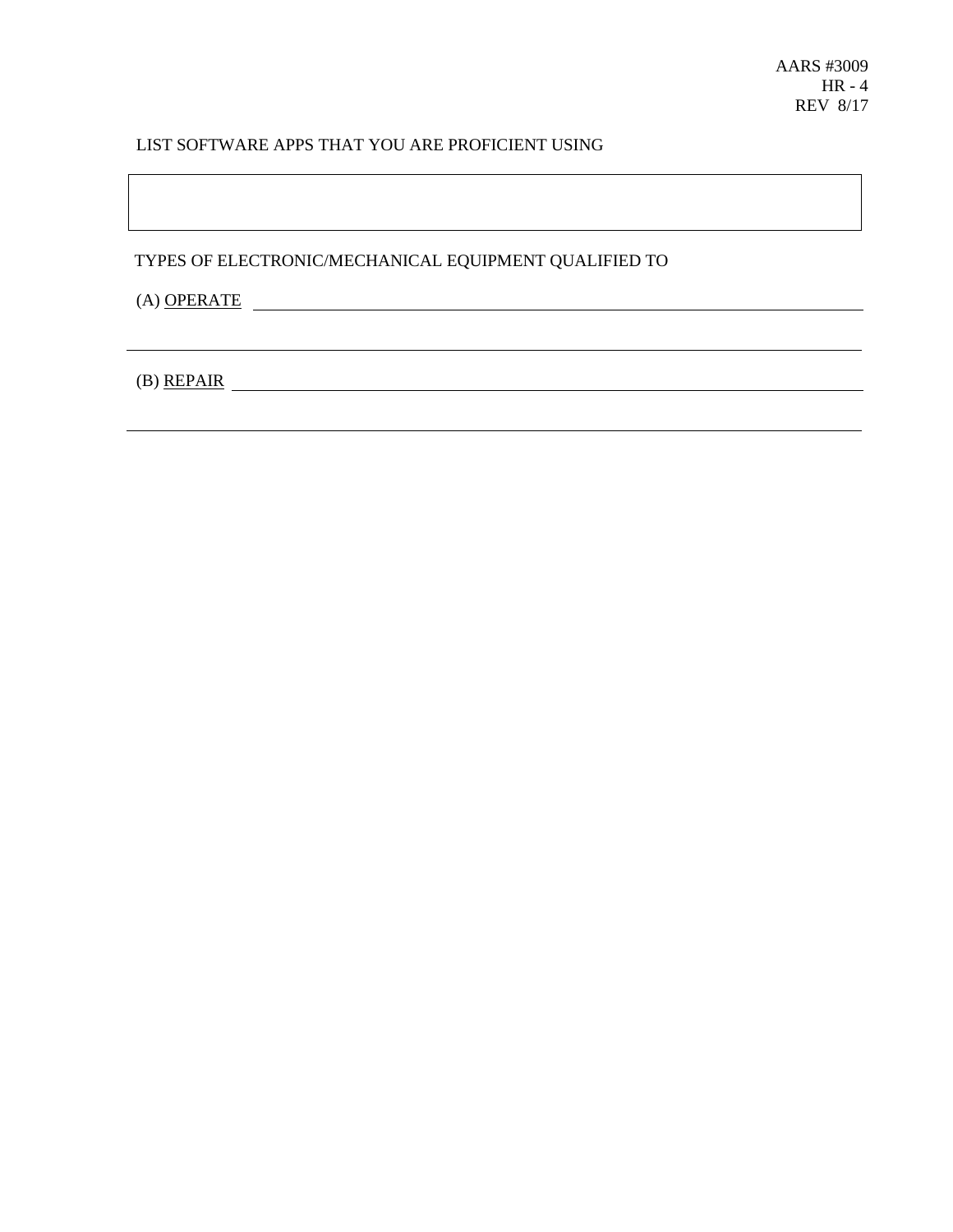AARS #3009 HR - 4 REV 8/17

|  | <b>EMPLOYMENT HISTORY</b> (Begin with most recent position) |
|--|-------------------------------------------------------------|
|--|-------------------------------------------------------------|

|                           | EMPLOYER'S NAME                                       |           |  |  |
|---------------------------|-------------------------------------------------------|-----------|--|--|
|                           |                                                       |           |  |  |
|                           |                                                       |           |  |  |
| <b>JOB DUTIES/SKILLS</b>  |                                                       |           |  |  |
|                           |                                                       |           |  |  |
|                           |                                                       |           |  |  |
|                           |                                                       |           |  |  |
|                           |                                                       |           |  |  |
|                           |                                                       |           |  |  |
|                           | EMPLOYER'S NAME                                       |           |  |  |
|                           |                                                       |           |  |  |
|                           |                                                       |           |  |  |
| <b>JOB DUTIES/SKILLS</b>  |                                                       |           |  |  |
|                           |                                                       |           |  |  |
|                           | REASON FOR LEAVING THE RESERVE AND REASON FOR LEAVING |           |  |  |
|                           |                                                       |           |  |  |
| 3. JOB TITLE              | EMPLOYED FROM                                         | <b>TO</b> |  |  |
|                           | EMPLOYER'S NAME                                       |           |  |  |
| <b>ADDRESS</b>            |                                                       |           |  |  |
|                           |                                                       |           |  |  |
| <b>JOB DUTIES/SKILLS</b>  |                                                       |           |  |  |
|                           |                                                       |           |  |  |
| <b>REASON FOR LEAVING</b> |                                                       |           |  |  |
| STARTING SALARY           | <b>ENDING SALARY</b>                                  |           |  |  |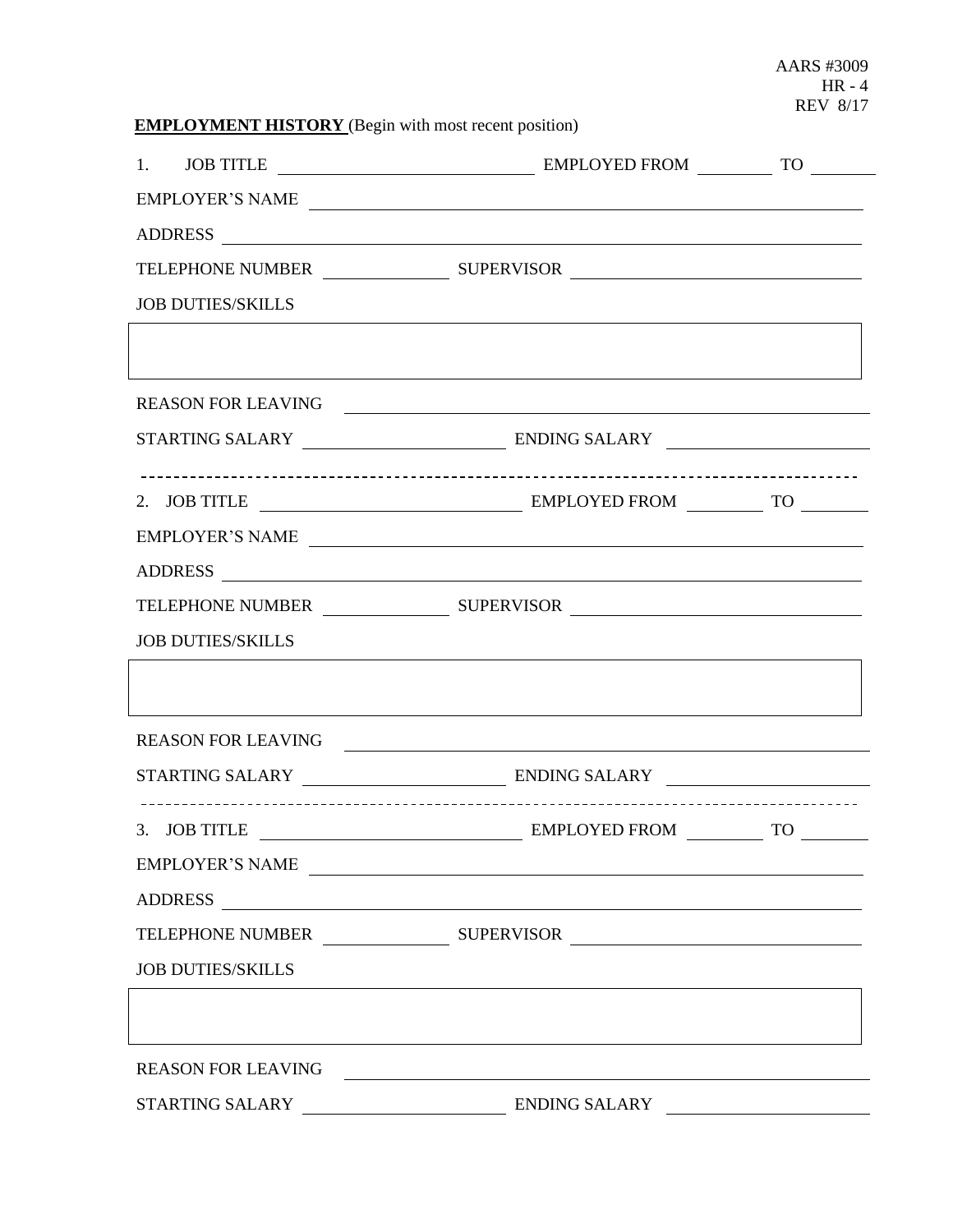#### **ADDITIONAL QUESTIONS**

DO YOU LIVE IN THE MAT-SU VALLEY AREA? YES NO

HAVE YOU SERVED IN THE MILITARY? YES NO

WHAT BRANCH? FROM TO

TYPE OF DISCHARGE

LANGUAGES SPOKEN OTHER THAN ENGLISH?

HOBBIES OR ACTIVITIES WHICH WOULD BE USEFUL AT AARS?

WHAT IS YOUR DEFINITION OF "ALCOHOLISM"?

## WHY DO YOU WANT TO WORK WITH PEOPLE WHO SUFFER FROM SUBSTANCE USE DISORDER AT AARS?

HOW DO YOU PLAN TO PROTECT YOURSELF FROM THE "STRESS" OF THIS JOB?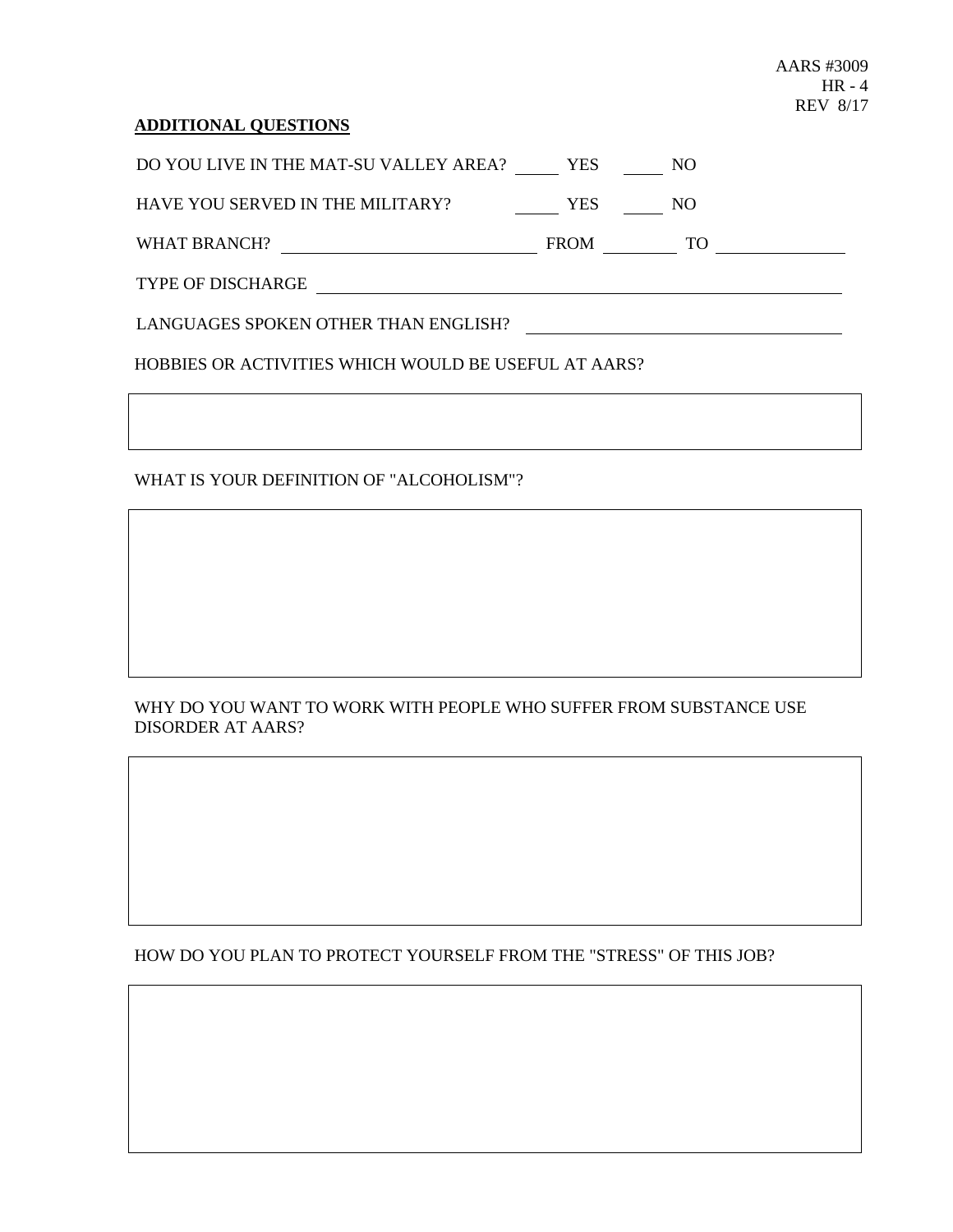HAVE YOU BEEN CONVICTED OF MISDEMEANOR (PAST 5 YEARS) OR FELONY (PAST 10 YEARS)?

NO<sub>N</sub> YES NO

IF YES, PLEASE EXPLAIN: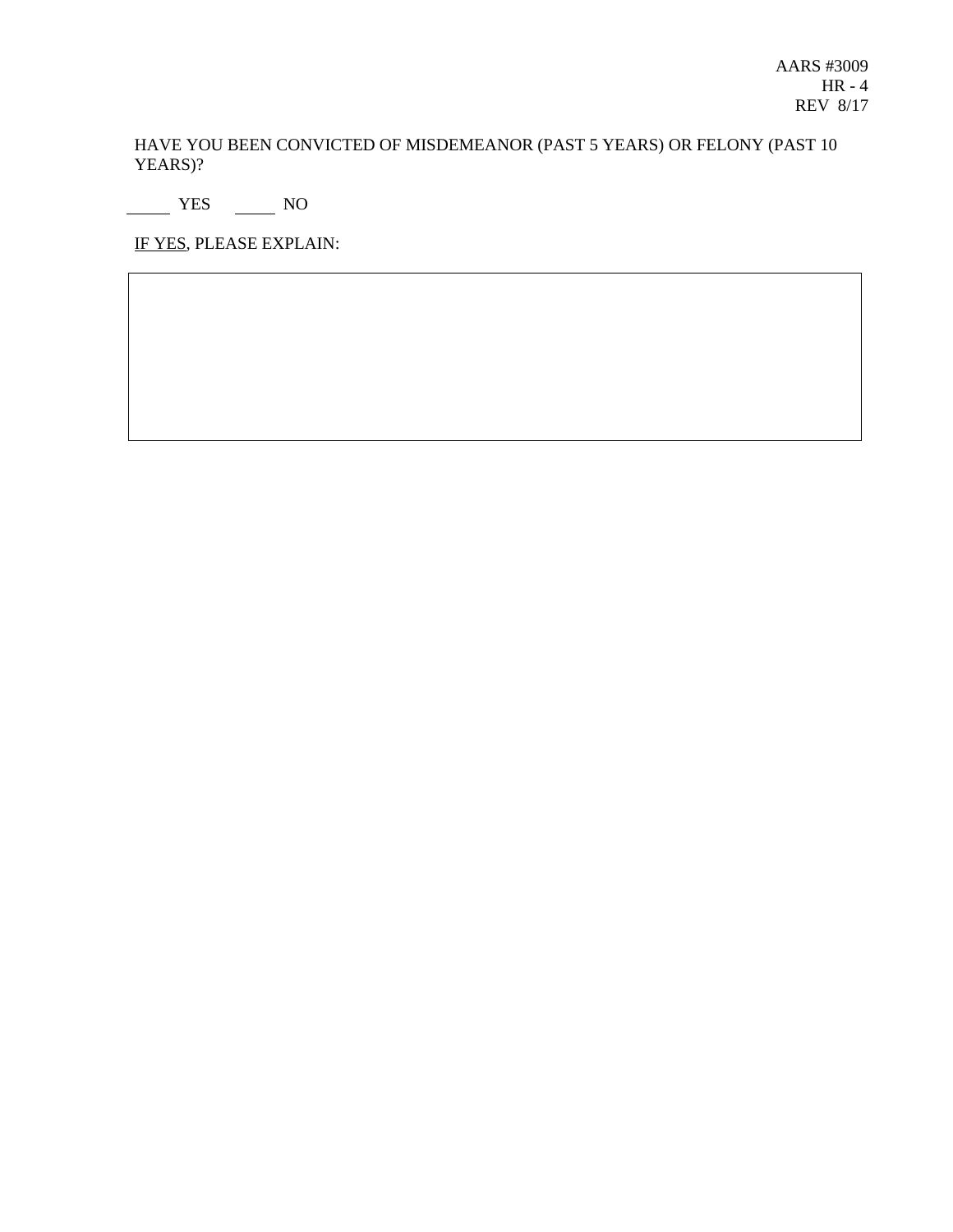# **REFERENCES** (Please provide the following information for 3 references)

|      | NAME                   |  |
|------|------------------------|--|
|      | PHONE CELL CELL E-MAIL |  |
|      |                        |  |
|      |                        |  |
|      |                        |  |
|      | NAME                   |  |
|      |                        |  |
|      |                        |  |
|      |                        |  |
|      |                        |  |
| NAME |                        |  |
|      | PHONE CELL CELL E-MAIL |  |
|      |                        |  |
|      |                        |  |

# **COMMENTS:**